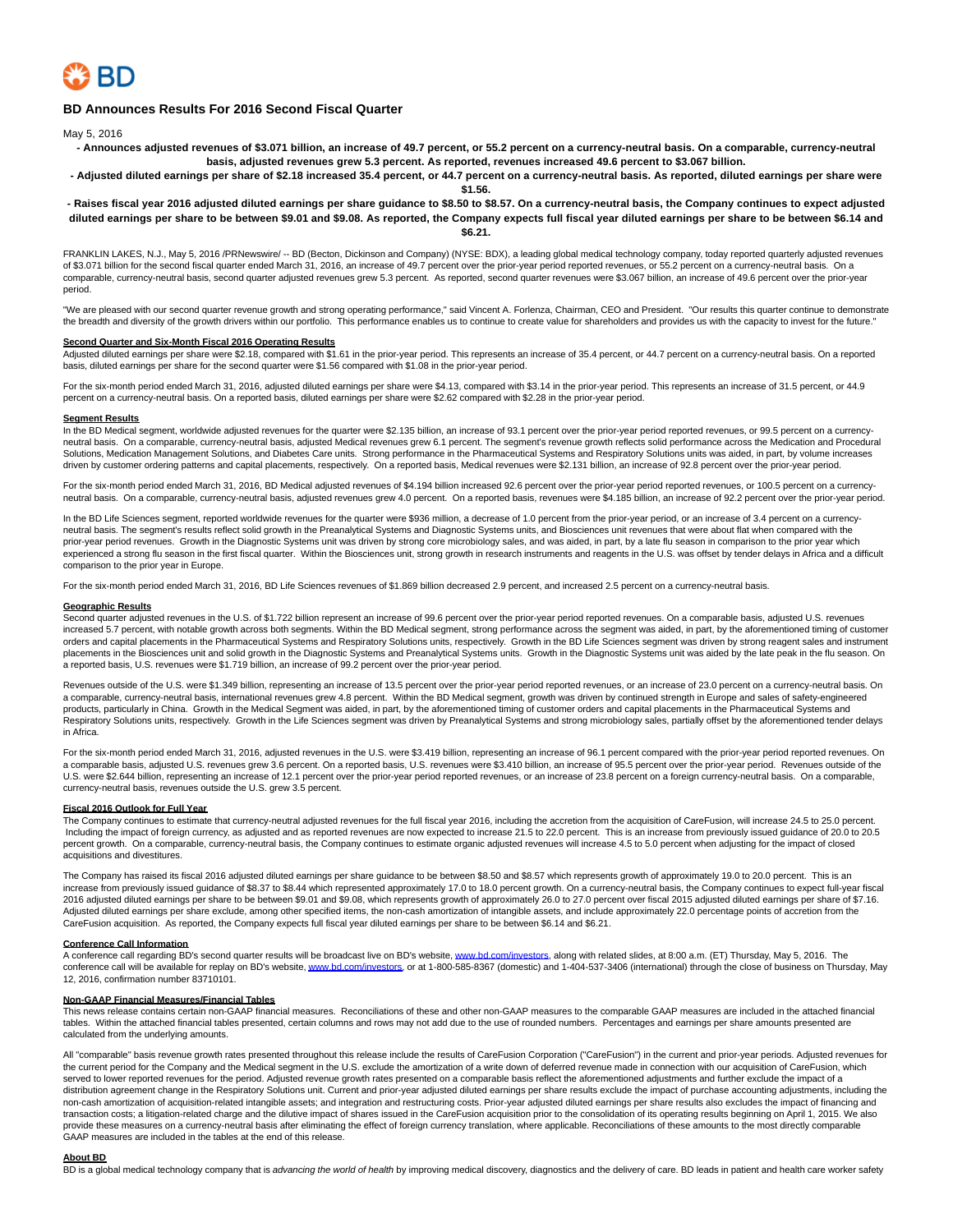and the technologies that enable medical research and clinical laboratories. The company provides innovative solutions that help advance medical research and genomics, enhance the diagnosis of infectious disease and cancer, improve medication management, promote infection prevention, equip surgical and interventional procedures, optimize respiratory care and support the management of diabetes. The company partners with organizations around the world to address some of the most challenging global health issues. BD has more than 45,000 associates across 50 countries who work in close collaboration with customers and partners to help enhance outcomes, lower health care delivery costs, increase efficiencies, improve health care safety and expand access to health. For more information on BD, please visi[t www.bd.com.](http://www.bd.com/)

This press release, including the section entitled "Fiscal 2016 Outlook for Full Year", contains certain estimates and other forward-looking statements (as defined under Federal securities laws) regarding BD's performance, including future revenues and earnings per share. All such statements are based upon current expectations of BD and involve a number of business risks and uncertainties. Actual results could vary materially from anticipated results described, implied or projected in any forward-looking statement. With respect to forward-looking statements contained herein, a number of factors could cause actual results to vary materially. These factors include, but are not limited to: risks relating to the integration of CareFusion's operations, products and employees into BD and the possibility that the anticipated synergies and other benefits of the proposed acquisition will not be realized or will not be realized within the expected timeframe; potential cuts in governmental healthcare spending, which could result in reduced demand for our product or downward pricing pressure; measures to contain healthcare costs; adverse changes in regional, national or foreign economic conditions, including any impact on our ability to access credit markets and finance our operations, the demand for our products and services as a result of reduced government funding, lower utilization rates or otherwise, or our suppliers' ability to provide products needed for our operations; changes in interest or foreign currency exchange rates; our ability to successfully integrate any businesses we acquire; the adverse impact of cyber-attacks on our information systems or products; competitive factors including technological advances and new products introduced by competitors; interruptions in our supply chain or manufacturing processes; pricing and market pressures; difficulties inherent in product development, delays in product introductions and uncertainty of market acceptance of new products; adverse changes in geopolitical conditions; increases in energy costs and their effect on, among other things, the cost of producing BD's products; efficacy or safety concerns relating to product recalls; fluctuations in costs and availability of raw materials and in BD's ability to maintain favorable supplier arrangements and relationships; new or changing laws and regulations impacting our business or changes in enforcement practices with respect to such laws; uncertainties of litigation (as described in BD's filings with the Securities and Exchange Commission); future healthcare reform, including changes in government pricing and reimbursement policies or other cost containment reforms; the effects of potential pandemic diseases; and issuance of new or revised accounting standards, as well as other factors discussed in BD's filings with the Securities and Exchange Commission. We do not intend to update any forward-looking statements to reflect events or circumstances after the date hereof except as required by applicable laws or regulations.

#### Contact:

Monique N. Dolecki, Investor Relations – 201-847-5453 Kristen Cardillo, Corporate Communications – 201-847-5657

#### BECTON DICKINSON AND COMPANY

CONSOLIDATED INCOME STATEMENTS

(Unaudited; Amounts in millions, except share and per share data)

|                                           |             | Three Months Ended March 31. |          |
|-------------------------------------------|-------------|------------------------------|----------|
|                                           | 2016        | 2015                         | % Change |
| <b>REVENUES</b>                           | \$<br>3,067 | \$<br>2,051                  | 49.6     |
| Cost of products sold                     | 1.584       | 1.005                        | 57.6     |
| Selling and administrative expense        | 732         | 511                          | 43.2     |
| Research and development expense          | 182         | 129                          | 40.4     |
| Acquisitions and other restructurings     | 104         | 113                          | (7.9)    |
| TOTAL OPERATING COSTS                     |             |                              |          |
| <b>AND EXPENSES</b>                       | 2,601       | 1,758                        | 47.9     |
| <b>OPERATING INCOME</b>                   | 466         | 293                          | 59.3     |
| Interest expense                          | (99)        | (91)                         | 8.5      |
| Interest income                           | 3           | 8                            | (63.8)   |
| Other income, net                         | 6           | 15                           | (62.7)   |
| <b>INCOME BEFORE INCOME TAXES</b>         | 376         | 225                          | 67.1     |
| Income tax provision                      | 38          | 9                            | NM       |
| <b>NET INCOME</b>                         | \$<br>338   | \$<br>216                    | 56.4     |
| <b>EARNINGS PER SHARE</b>                 |             |                              |          |
| Basic Earnings per Share                  | \$<br>1.59  | \$<br>1.10                   | 44.5     |
| Diluted Earnings per Share                | \$<br>1.56  | \$<br>1.08                   | 44.4     |
| AVERAGE SHARES OUTSTANDING (in thousands) |             |                              |          |

| Basic          | 212.469 | 196.085 |
|----------------|---------|---------|
| <b>Diluted</b> | 216.538 | 199.938 |
|                |         |         |

NM - Not Meaningful

#### BECTON DICKINSON AND COMPANY CONSOLIDATED INCOME STATEMENTS

(Unaudited; Amounts in millions, except share and per share data)

|                                       |             | Six Months Ended March 31. |          |
|---------------------------------------|-------------|----------------------------|----------|
|                                       | 2016        | 2015                       | % Change |
| <b>REVENUES</b>                       | \$<br>6.054 | \$<br>4.102                | 47.6     |
| Cost of products sold                 | 3.162       | 2.011                      | 57.2     |
| Selling and administrative expense    | 1.480       | 1.055                      | 40.3     |
| Research and development expense      | 369         | 258                        | 42.8     |
| Acquisitions and other restructurings | 225         | 136                        | 65.2     |
| TOTAL OPERATING COSTS                 |             |                            |          |
| <b>AND EXPENSES</b>                   | 5,236       | 3,460                      | 51.3     |
| <b>OPERATING INCOME</b>               | 818         | 642                        | 27.5     |
| Interest expense                      | (196)       | (167)                      | 17.1     |
| Interest income                       | 9           | 19                         | (51.5)   |
| Other income, net                     | 11          | 17                         | (35.5)   |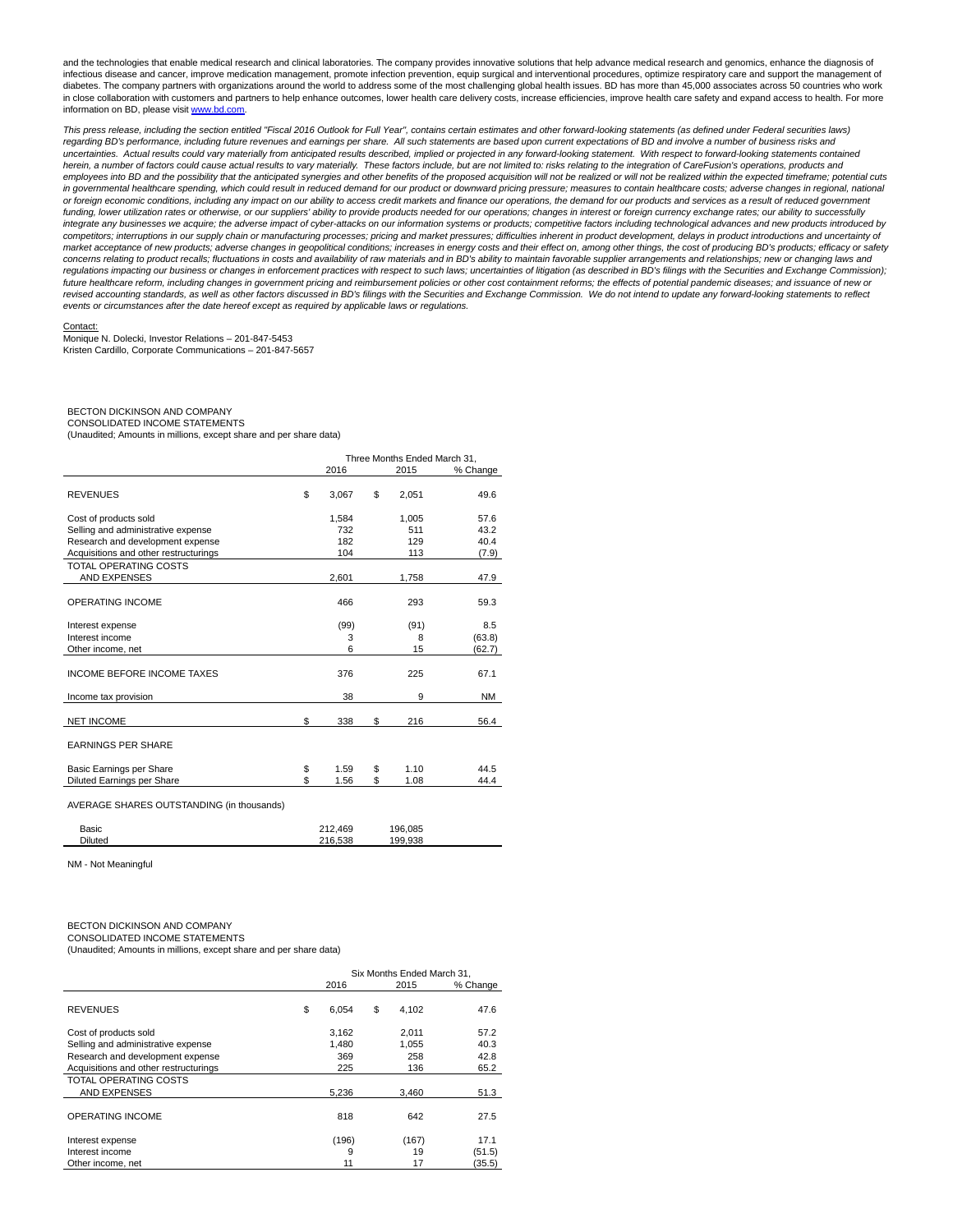| <b>INCOME BEFORE INCOME TAXES</b>         | 642        | 510        | 25.8 |
|-------------------------------------------|------------|------------|------|
| Income tax provision                      | 75         | 58         | 28.4 |
| <b>NET INCOME</b>                         | \$<br>567  | \$<br>452  | 25.5 |
| <b>EARNINGS PER SHARE</b>                 |            |            |      |
| Basic Earnings per Share                  | \$<br>2.67 | \$<br>2.32 | 15.1 |
| <b>Diluted Earnings per Share</b>         | 2.62       | \$<br>2.28 | 14.9 |
| AVERAGE SHARES OUTSTANDING (in thousands) |            |            |      |
| Basic                                     | 212.077    | 194.447    |      |
| <b>Diluted</b>                            | 216.695    | 198.493    |      |

BECTON DICKINSON AND COMPANY<br>SUPPLEMENTAL REVENUE INFORMATION<br>REVENUES BY BUSINESS SEGMENTS AND UNITS - UNITED STATES

Three Months Ended March 31, (Unaudited; Amounts in millions)

|                                        |    | A     |             | B                        | C                        | $D=(A-B)/B$ | $E=(C-B)/B$              |
|----------------------------------------|----|-------|-------------|--------------------------|--------------------------|-------------|--------------------------|
|                                        |    |       | As Reported |                          | Adjusted                 | % Change    |                          |
|                                        |    | 2016  |             | 2015                     | 2016                     | Reported    | Adjusted                 |
| <b>BD MEDICAL</b>                      |    |       |             |                          |                          |             |                          |
| Medication and Procedural Solutions    | \$ | 484   | \$          | 256                      | \$<br>484                | 89.3        | 89.3                     |
| <b>Medication Management Solutions</b> |    | 442   |             | $\overline{\phantom{a}}$ | 442                      | <b>NM</b>   | <b>NM</b>                |
| Diabetes Care                          |    | 125   |             | 120                      | 125                      | 4.3         | 4.3                      |
| <b>Pharmaceutical Systems</b>          |    | 81    |             | 72                       | 81                       | 13.5        | 13.5                     |
| <b>Respiratory Solutions</b>           |    | 149   |             |                          | 149                      | <b>NM</b>   | <b>NM</b>                |
| Deferred Revenue Adjustment *          |    | (4)   |             | $\overline{\phantom{a}}$ | $\overline{\phantom{a}}$ | <b>NM</b>   | $\overline{\phantom{0}}$ |
| <b>TOTAL</b>                           | S  | 1,278 | \$          | 447                      | \$<br>1,281              | 185.8       | 186.6                    |
| <b>BD LIFE SCIENCES</b>                |    |       |             |                          |                          |             |                          |
| <b>Preanalytical Systems</b>           | \$ | 175   | \$          | 170                      | \$<br>175                | 3.0         | 3.0                      |
| <b>Diagnostic Systems</b>              |    | 156   |             | 149                      | 156                      | 4.9         | 4.9                      |
| <b>Biosciences</b>                     |    | 110   |             | 97                       | 110                      | 13.2        | 13.2                     |
| <b>TOTAL</b>                           |    | 441   | \$          | 416                      | \$<br>441                | 6.1         | 6.1                      |
|                                        |    |       |             |                          |                          |             |                          |
| <b>TOTAL UNITED STATES</b>             | \$ | 1.719 | \$.         | 863                      | \$<br>1,722              | 99.2        | 99.6                     |

\* In accordance with U.S. GAAP business combination accounting rules, CareFusion's deferred revenue balance was written down to reflect a fair value measurement as of the acquisition date. The deferred revenue adjustment represents the amortization of this write-down which primarily relates to software maintenance contracts in the United States. Revenues for these contracts is typically deferred and recognized over the term of the contracts.

NM - Not Meaningful

# BECTON DICKINSON AND COMPANY SUPPLEMENTAL REVENUE INFORMATION

REVENUES BY BUSINESS SEGMENTS AND UNITS - INTERNATIONAL

Three Months Ended March 31, (continued)

(Unaudited; Amounts in millions)

|                                        | A           | B           | C           | $D=(A-B)/B$ | $E=(A-B-C)/B$ |
|----------------------------------------|-------------|-------------|-------------|-------------|---------------|
|                                        | As Reported |             | <b>FX</b>   |             | % Change      |
|                                        | 2016        | 2015        | Impact      | Reported    | <b>FXN</b>    |
| <b>BD MEDICAL</b>                      |             |             |             |             |               |
| Medication and Procedural Solutions    | \$<br>348   | \$<br>309   | \$<br>(34)  | 12.5        | 23.4          |
| <b>Medication Management Solutions</b> | 94          |             | (6)         | <b>NM</b>   | <b>NM</b>     |
| <b>Diabetes Care</b>                   | 118         | 127         | (12)        | (6.6)       | 3.0           |
| <b>Pharmaceutical Systems</b>          | 229         | 223         | (16)        | 3.1         | 10.2          |
| <b>Respiratory Solutions</b>           | 64          |             | (3)         | <b>NM</b>   | <b>NM</b>     |
| <b>TOTAL</b>                           | \$<br>853   | \$<br>658   | \$<br>(71)  | 29.6        | 40.4          |
| <b>BD LIFE SCIENCES</b>                |             |             |             |             |               |
| <b>Preanalytical Systems</b>           | \$<br>165   | \$<br>169   | \$<br>(18)  | (2.2)       | 8.4           |
| <b>Diagnostic Systems</b>              | 163         | 169         | (13)        | (3.6)       | 4.3           |
| <b>Biosciences</b>                     | 167         | 192         | (10)        | (12.8)      | (7.5)         |
| <b>TOTAL</b>                           | \$<br>495   | \$<br>530   | \$<br>(42)  | (6.5)       | 1.4           |
|                                        |             |             |             |             |               |
| <b>TOTAL INTERNATIONAL</b>             | \$<br>1,349 | \$<br>1,188 | \$<br>(113) | 13.5        | 23.0          |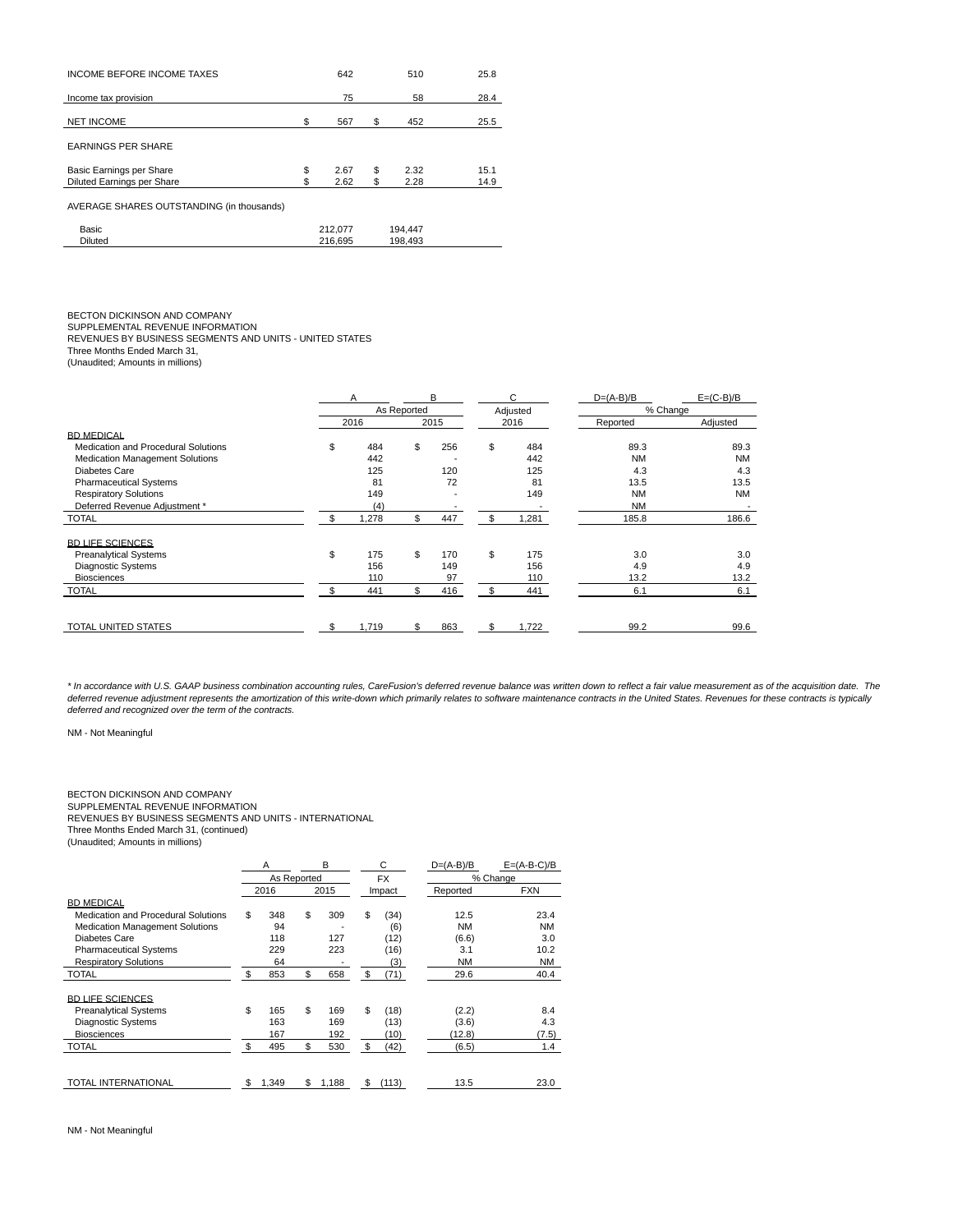### BECTON DICKINSON AND COMPANY

SUPPLEMENTAL REVENUE INFORMATION

REVENUES BY BUSINESS SEGMENTS AND UNITS - TOTAL

Three Months Ended March 31, (continued)

(Unaudited; Amounts in millions)

|                                        |     | A           |     | в                        |    | C        |    | D         |  | $E=(A-B)/B$ | $F=(A-B-D)/B$ | $G=(C-B)/B$ | $H=(C-B-D)/B$ |  |  |  |
|----------------------------------------|-----|-------------|-----|--------------------------|----|----------|----|-----------|--|-------------|---------------|-------------|---------------|--|--|--|
|                                        |     |             |     |                          |    |          |    |           |  | % Change    |               |             |               |  |  |  |
|                                        |     | As Reported |     |                          |    | Adjusted |    | <b>FX</b> |  |             |               |             | Adjusted      |  |  |  |
|                                        |     | 2016        |     | 2015                     |    | 2016     |    | Impact    |  | Reported    | <b>FXN</b>    | Adjusted    | <b>FXN</b>    |  |  |  |
| <b>BD MEDICAL</b>                      |     |             |     |                          |    |          |    |           |  |             |               |             |               |  |  |  |
| Medication and Procedural Solutions    | \$  | 831         | \$. | 565                      | \$ | 831      | \$ | (34)      |  | 47.2        | 53.2          | 47.2        | 53.2          |  |  |  |
| <b>Medication Management Solutions</b> |     | 536         |     | -                        |    | 536      |    | (6)       |  | <b>NM</b>   | <b>NM</b>     | <b>NM</b>   | <b>NM</b>     |  |  |  |
| Diabetes Care                          |     | 243         |     | 247                      |    | 243      |    | (12)      |  | (1.3)       | 3.6           | (1.3)       | 3.6           |  |  |  |
| <b>Pharmaceutical Systems</b>          |     | 311         |     | 294                      |    | 311      |    | (16)      |  | 5.6         | 11.0          | 5.6         | 11.0          |  |  |  |
| <b>Respiratory Solutions</b>           |     | 213         |     | $\overline{\phantom{0}}$ |    | 213      |    | (3)       |  | <b>NM</b>   | <b>NM</b>     | <b>NM</b>   | <b>NM</b>     |  |  |  |
| Deferred Revenue Adjustment *          |     | (4)         |     |                          |    |          |    |           |  | <b>NM</b>   | <b>NM</b>     |             |               |  |  |  |
| <b>TOTAL</b>                           | \$  | 2,131       | \$  | 1,106                    | \$ | 2,135    | \$ | (71)      |  | 92.8        | 99.2          | 93.1        | 99.5          |  |  |  |
| <b>BD LIFE SCIENCES</b>                |     |             |     |                          |    |          |    |           |  |             |               |             |               |  |  |  |
| <b>Preanalytical Systems</b>           | \$  | 340         |     | 339                      | \$ | 340      | \$ | (18)      |  | 0.4         | 5.7           | 0.4         | 5.7           |  |  |  |
| Diagnostic Systems                     |     | 319         |     | 318                      |    | 319      |    | (13)      |  | 0.4         | 4.6           | 0.4         | 4.6           |  |  |  |
| <b>Biosciences</b>                     |     | 277         |     | 289                      |    | 277      |    | (10)      |  | (4.1)       | (0.5)         | (4.1)       | (0.5)         |  |  |  |
| <b>TOTAL</b>                           |     | 936         |     | 945                      |    | 936      | \$ | (42)      |  | (1.0)       | 3.4           | (1.0)       | 3.4           |  |  |  |
|                                        |     |             |     |                          |    |          |    |           |  |             |               |             |               |  |  |  |
| <b>TOTAL REVENUES</b>                  | \$. | 3,067       | \$  | 2,051                    | \$ | 3,071    | \$ | (113)     |  | 49.6        | 55.1          | 49.7        | 55.2          |  |  |  |

\* In accordance with U.S. GAAP business combination accounting rules, CareFusion's deferred revenue balance was written down to reflect a fair value measurement as of the acquisition date. The deferred revenue adjustment represents the amortization of this write-down which primarily relates to software maintenance contracts in the United States. Revenues for these contracts is typically deferred and recognized over the term of the contracts.

NM - Not Meaningful

# BECTON DICKINSON AND COMPANY

SUPPLEMENTAL REVENUE INFORMATION REVENUES BY BUSINESS SEGMENTS AND UNITS - UNITED STATES Six Months Ended March 31, (Unaudited; Amounts in millions)

|                                        | A  |       |             | B     |    | C        | $D=(A-B)/B$ | $E=(C-B)/B$ |
|----------------------------------------|----|-------|-------------|-------|----|----------|-------------|-------------|
|                                        |    |       | As Reported |       |    | Adjusted | % Change    |             |
|                                        |    | 2016  |             | 2015  |    | 2016     | Reported    | Adjusted    |
| <b>BD MEDICAL</b>                      |    |       |             |       |    |          |             |             |
| Medication and Procedural Solutions    | \$ | 975   | \$          | 524   | \$ | 975      | 86.1        | 86.1        |
| <b>Medication Management Solutions</b> |    | 886   |             |       |    | 886      | <b>NM</b>   | <b>NM</b>   |
| <b>Diabetes Care</b>                   |    | 259   |             | 243   |    | 259      | 6.8         | 6.8         |
| <b>Pharmaceutical Systems</b>          |    | 144   |             | 138   |    | 144      | 4.6         | 4.6         |
| <b>Respiratory Solutions</b>           |    | 288   |             |       |    | 288      | <b>NM</b>   | <b>NM</b>   |
| Deferred Revenue Adjustment *          |    | (9)   |             |       |    |          | <b>NM</b>   |             |
| <b>TOTAL</b>                           | \$ | 2,544 | \$          | 904   | \$ | 2,553    | 181.2       | 182.3       |
| <b>BD LIFE SCIENCES</b>                |    |       |             |       |    |          |             |             |
| <b>Preanalytical Systems</b>           | \$ | 353   | \$          | 342   | \$ | 353      | 3.2         | 3.2         |
| <b>Diagnostic Systems</b>              |    | 305   |             | 308   |    | 305      | (0.9)       | (0.9)       |
| <b>Biosciences</b>                     |    | 208   |             | 190   |    | 208      | 9.7         | 9.7         |
| <b>TOTAL</b>                           |    | 866   | \$          | 839   | \$ | 866      | 3.2         | 3.2         |
|                                        |    |       |             |       |    |          |             |             |
| <b>TOTAL UNITED STATES</b>             | \$ | 3,410 | \$          | 1,744 | S  | 3,419    | 95.5        | 96.1        |

\* In accordance with U.S. GAAP business combination accounting rules, CareFusion's deferred revenue balance was written down to reflect a fair value measurement as of the acquisition date. The<br>deferred revenue adjustment r deferred and recognized over the term of the contracts.

NM - Not Meaningful

BECTON DICKINSON AND COMPANY SUPPLEMENTAL REVENUE INFORMATION REVENUES BY BUSINESS SEGMENTS AND UNITS - INTERNATIONAL Six Months Ended March 31, (continued) (Unaudited; Amounts in millions)

|                                     |             |      |        | $D=(A-B)/B$ | $E = (A-B-C)/B$ |
|-------------------------------------|-------------|------|--------|-------------|-----------------|
|                                     | As Reported |      |        |             | % Change        |
|                                     | 2016        | 2015 | Impact | Reported    | <b>FXN</b>      |
| <b>BD MEDICAL</b>                   |             |      |        |             |                 |
| Medication and Procedural Solutions | 705         | 642  | (80)   | 9.9         | 22.3            |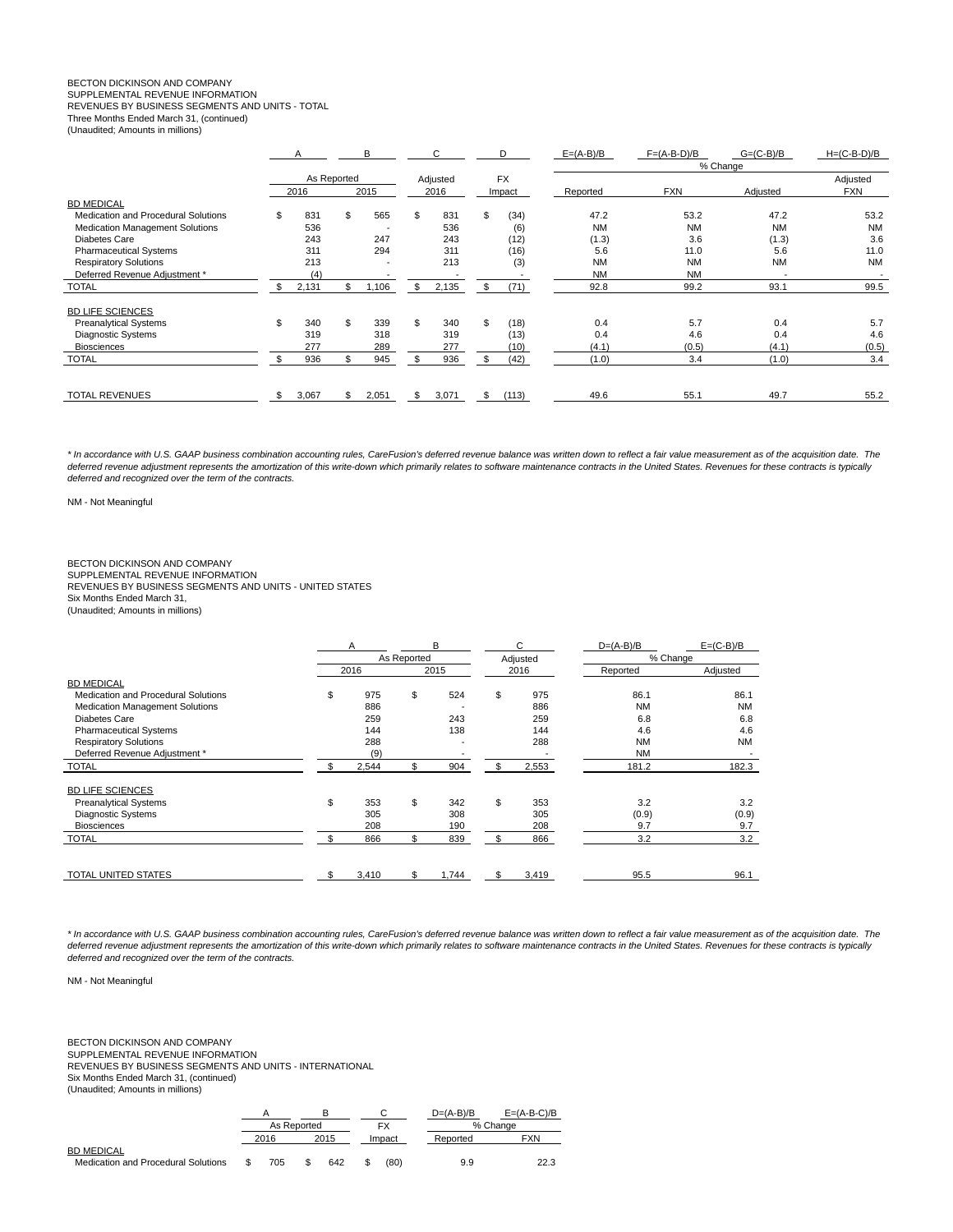| <b>Medication Management Solutions</b><br>Diabetes Care<br><b>Pharmaceutical Systems</b><br><b>Respiratory Solutions</b> | 200<br>240<br>363<br>134 | 267<br>364              |    | (19)<br>(31)<br>(33)<br>(9) | NM<br>(10.3)<br>(0.3)<br>NΜ | <b>NM</b><br>1.1<br>8.6<br><b>NM</b> |
|--------------------------------------------------------------------------------------------------------------------------|--------------------------|-------------------------|----|-----------------------------|-----------------------------|--------------------------------------|
| <b>TOTAL</b>                                                                                                             | \$<br>1,641              | \$<br>1,273             | \$ | (171)                       | 28.9                        | 42.3                                 |
| <b>BD LIFE SCIENCES</b><br><b>Preanalytical Systems</b><br><b>Diagnostic Systems</b><br><b>Biosciences</b>               | \$<br>331<br>327<br>344  | \$<br>351<br>347<br>387 | \$ | (43)<br>(35)<br>(26)        | (5.5)<br>(5.8)<br>(11.1)    | 6.8<br>4.3<br>(4.3)                  |
| <b>TOTAL</b>                                                                                                             | \$<br>1,003              | \$<br>1.085             | \$ | (105)                       | (7.6)                       | 2.0                                  |
| <b>TOTAL INTERNATIONAL</b>                                                                                               | 2.644                    | \$<br>2,358             | S  | (275)                       | 12.1                        | 23.8                                 |

NM - Not Meaningful

# BECTON DICKINSON AND COMPANY

SUPPLEMENTAL REVENUE INFORMATION REVENUES BY BUSINESS SEGMENTS AND UNITS - TOTAL Six Months Ended March 31, (continued)

(Unaudited; Amounts in millions)

|                                        | A                       |     | B                        |    | C     |    | D      | $E=(A-B)/B$ |           | $F=(A-B-D)/B$ | $G=(C-B)/B$              | $H=(C-B-D)/B$ |  |  |  |
|----------------------------------------|-------------------------|-----|--------------------------|----|-------|----|--------|-------------|-----------|---------------|--------------------------|---------------|--|--|--|
|                                        |                         |     |                          |    |       |    |        |             | % Change  |               |                          |               |  |  |  |
|                                        | As Reported<br>Adjusted |     | <b>FX</b>                |    |       |    |        |             | Adjusted  |               |                          |               |  |  |  |
|                                        | 2016                    |     | 2015                     |    | 2016  |    | Impact | Reported    |           | <b>FXN</b>    | Adjusted                 | <b>FXN</b>    |  |  |  |
| <b>BD MEDICAL</b>                      |                         |     |                          |    |       |    |        |             |           |               |                          |               |  |  |  |
| Medication and Procedural Solutions    | \$<br>080,              | \$  | 1,165                    | \$ | 1,680 | \$ | (80)   | 44.1        |           | 51.0          | 44.1                     | 51.0          |  |  |  |
| <b>Medication Management Solutions</b> | 1,087                   |     | $\overline{\phantom{a}}$ |    | 1,087 |    | (19)   | <b>NM</b>   |           | <b>NM</b>     | <b>NM</b>                | <b>NM</b>     |  |  |  |
| Diabetes Care                          | 499                     |     | 510                      |    | 499   |    | (31)   |             | (2.2)     | 3.8           | (2.2)                    | 3.8           |  |  |  |
| <b>Pharmaceutical Systems</b>          | 507                     |     | 502                      |    | 507   |    | (33)   |             | 1.0       | 7.5           | 1.0                      | 7.5           |  |  |  |
| <b>Respiratory Solutions</b>           | 422                     |     |                          |    | 422   |    | (9)    |             | <b>NM</b> | <b>NM</b>     | <b>NM</b>                | <b>NM</b>     |  |  |  |
| Deferred Revenue Adjustment *          | (9)                     |     |                          |    |       |    |        |             | <b>NM</b> | <b>NM</b>     | $\overline{\phantom{a}}$ |               |  |  |  |
| <b>TOTAL</b>                           | \$<br>4,185             | \$. | 2,177                    | \$ | 4,194 | \$ | (171)  | 92.2        |           | 100.0         | 92.6                     | 100.5         |  |  |  |
| <b>BD LIFE SCIENCES</b>                |                         |     |                          |    |       |    |        |             |           |               |                          |               |  |  |  |
| <b>Preanalytical Systems</b>           | \$<br>684               | \$  | 692                      | \$ | 684   | \$ | (43)   |             | (1.2)     | 5.0           | (1.2)                    | 5.0           |  |  |  |
| <b>Diagnostic Systems</b>              | 632                     |     | 655                      |    | 632   |    | (35)   |             | (3.5)     | 1.8           | (3.5)                    | 1.8           |  |  |  |
| <b>Biosciences</b>                     | 552                     |     | 577                      |    | 552   |    | (26)   |             | (4.2)     | 0.3           | (4.2)                    | 0.3           |  |  |  |
| <b>TOTAL</b>                           | 0.869                   |     | 1,925                    | \$ | 1,869 | \$ | (105)  |             | (2.9)     | 2.5           | (2.9)                    | 2.5           |  |  |  |
|                                        |                         |     |                          |    |       |    |        |             |           |               |                          |               |  |  |  |
| <b>TOTAL REVENUES</b>                  | \$<br>6,054             | \$  | 4,102                    | \$ | 6,063 | \$ | (275)  | 47.6        |           | 54.3          | 47.8                     | 54.5          |  |  |  |

\* In accordance with U.S. GAAP business combination accounting rules, CareFusion's deferred revenue balance was written down to reflect a fair value measurement as of the acquisition date. The<br>deferred revenue adjustment r deferred and recognized over the term of the contracts.

NM - Not Meaningful

#### BECTON DICKINSON AND COMPANY

SUPPLEMENTAL INFORMATION RECONCILIATION OF REPORTED REVENUE CHANGE TO COMPARABLE ADJUSTED REVENUE CHANGE - UNITED STATES Three Months Ended March 31,

(Unaudited; Amounts in millions)

|                                        | A                | B                     |          | $C = A + B$ |          |    | D                | E                | Respiratory<br>Adjustment ** |      | $G=D+E+F$ |                    | $H=(C-G)/G$          |
|----------------------------------------|------------------|-----------------------|----------|-------------|----------|----|------------------|------------------|------------------------------|------|-----------|--------------------|----------------------|
|                                        |                  |                       | Deferred |             | Adjusted |    | <b>BD</b>        | <b>CFN</b>       |                              |      |           | Comparable         | Comparable           |
|                                        | Reported<br>2016 | Revenue<br>Adjustment |          |             | 2016     |    | Reported<br>2015 | Reported<br>2015 | 2015                         |      |           | Historical<br>2015 | Adjusted<br>% Change |
| <b>BD MEDICAL</b>                      |                  |                       |          |             |          |    |                  |                  |                              |      |           |                    |                      |
| Medication and Procedural Solutions    | \$<br>484        | \$                    |          | \$          | 484      | \$ | 256              | \$<br>212        | \$                           |      |           | 467                | 3.5                  |
| <b>Medication Management Solutions</b> | 442              |                       |          |             | 442      |    |                  | 418              |                              |      |           | 418                | 5.9                  |
| Diabetes Care                          | 125              |                       |          |             | 125      |    | 120              |                  |                              |      |           | 120                | 4.3                  |
| <b>Pharmaceutical Systems</b>          | 81               |                       |          |             | 81       |    | 72               |                  |                              |      |           | 72                 | 13.5                 |
| <b>Respiratory Solutions</b>           | 149              |                       |          |             | 149      |    |                  | 161              |                              | (23) |           | 138                | 8.3                  |
| Deferred Revenue Adjustment *          | (4)              |                       |          |             |          |    |                  |                  |                              |      |           |                    |                      |
| TOTAL                                  | 1,278            |                       |          |             | 1,281    | \$ | 447              | 790              |                              | (23) |           | 1,214              | 5.5                  |
| <b>BD LIFE SCIENCES</b>                |                  |                       |          |             |          |    |                  |                  |                              |      |           |                    |                      |
| <b>Preanalytical Systems</b>           | \$<br>175        | \$                    |          | \$          | 175      | \$ | 170              | \$               | \$                           |      | \$        | 170                | 3.0                  |
| Diagnostic Systems                     | 156              |                       |          |             | 156      |    | 149              |                  |                              |      |           | 149                | 4.9                  |
| <b>Biosciences</b>                     | 110              |                       |          |             | 110      |    | 97               |                  |                              |      |           | 97                 | 13.2                 |
| <b>TOTAL</b>                           | 441              | \$                    |          |             | 441      | \$ | 416              |                  |                              |      |           | 416                | 6.1                  |
|                                        |                  |                       |          |             |          |    |                  |                  |                              |      |           |                    |                      |
| TOTAL UNITED STATES                    | \$<br>1,719      | \$                    | 4        | \$          | 1,722    | \$ | 863              | \$<br>790        | \$                           | (23) | \$.       | 1,630              | 5.7                  |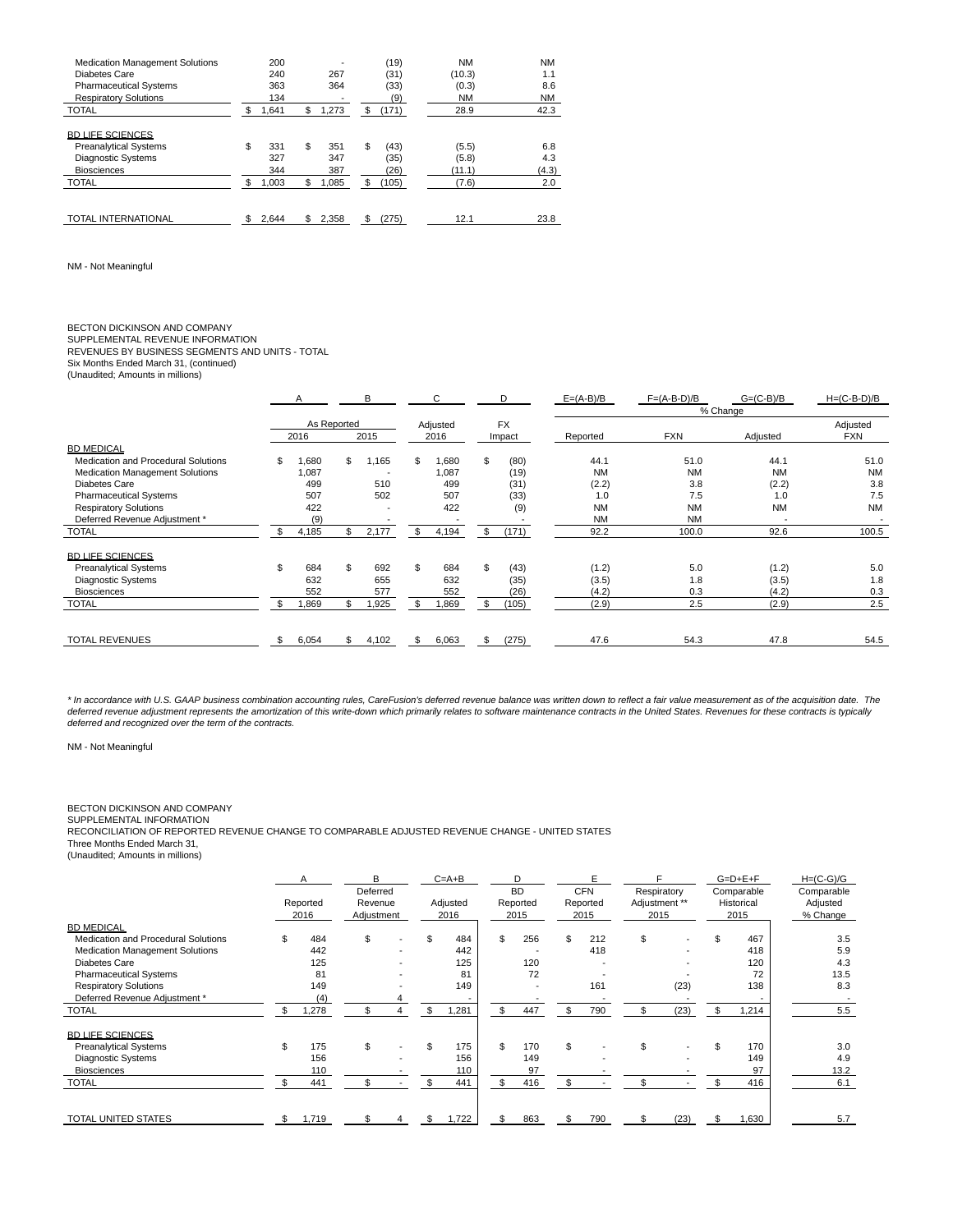\* In accordance with U.S. GAAP business combination accounting rules, CareFusion's deferred revenue balance was written down to reflect a fair value measurement as of the acquisition date. The deferred revenue adjustment represents the amortization of this write-down which primarily relates to software maintenance contracts in the United States. Revenues for these contracts is typically deferred and recognized over the term of the contracts.

\*\* To reflect the impact of a distribution agreement change in the Respiratory Solutions unit that occurred toward the end of fiscal 2015, as if it had occurred as of October 1, 2014.

# BECTON DICKINSON AND COMPANY

SUPPLEMENTAL INFORMATION

RECONCILIATION OF REPORTED REVENUE CHANGE TO COMPARABLE FXN REVENUE CHANGE - INTERNATIONAL

Three Months Ended March 31, (continued)

(Unaudited; Amounts in millions)

|                                        | A<br>Reported<br>2016 | B<br><b>BD</b><br>Reported<br>2015 |    | C<br><b>CFN</b><br>Reported<br>2015 |    | $D=B+C$<br>Comparable<br>Historical<br>2015 | E<br>Comparable<br><b>FX</b><br>Impact | $F=(A-D-E)/D$<br>Comparable<br><b>FXN</b><br>% Change |
|----------------------------------------|-----------------------|------------------------------------|----|-------------------------------------|----|---------------------------------------------|----------------------------------------|-------------------------------------------------------|
| <b>BD MEDICAL</b>                      |                       |                                    |    |                                     |    |                                             |                                        |                                                       |
| Medication and Procedural Solutions    | \$<br>348             | \$<br>309                          | \$ | 56                                  | \$ | 365                                         | \$<br>(34)                             | 4.6                                                   |
| <b>Medication Management Solutions</b> | 94                    |                                    |    | 94                                  |    | 94                                          | (6)                                    | 6.6                                                   |
| Diabetes Care                          | 118                   | 127                                |    |                                     |    | 127                                         | (12)                                   | 3.0                                                   |
| <b>Pharmaceutical Systems</b>          | 229                   | 223                                |    |                                     |    | 223                                         | (16)                                   | 10.2                                                  |
| <b>Respiratory Solutions</b>           | 64                    |                                    |    | 57                                  |    | 57                                          | (3)                                    | 17.1                                                  |
| <b>TOTAL</b>                           | \$<br>853             | \$<br>658                          | \$ | 207                                 | \$ | 865                                         | \$<br>(71)                             | 6.9                                                   |
| <b>BD LIFE SCIENCES</b>                |                       |                                    |    |                                     |    |                                             |                                        |                                                       |
| <b>Preanalytical Systems</b>           | \$<br>165             | \$<br>169                          | \$ |                                     | \$ | 169                                         | \$<br>(18)                             | 8.4                                                   |
| <b>Diagnostic Systems</b>              | 163                   | 169                                |    |                                     |    | 169                                         | (13)                                   | 4.3                                                   |
| <b>Biosciences</b>                     | 167                   | 192                                |    |                                     |    | 192                                         | (10)                                   | (7.5)                                                 |
| <b>TOTAL</b>                           | \$<br>495             | \$<br>530                          | \$ |                                     | \$ | 530                                         | \$<br>(42)                             | 1.4                                                   |
| <b>TOTAL INTERNATIONAL</b>             | \$<br>1,349           | \$<br>1,188                        | \$ | 207                                 | \$ | 1,395                                       | \$<br>(113)                            | 4.8                                                   |

### BECTON DICKINSON AND COMPANY

SUPPLEMENTAL INFORMATION

RECONCILIATION OF REPORTED REVENUE CHANGE TO COMPARABLE ADJUSTED FXN REVENUE CHANGE - TOTAL

Three Months Ended March 31, (continued)

(Unaudited; Amounts in millions)

|                                        |     | A                | в                                 |     | $C = A + B$      |     | D                             |     | Е                              |                     |               | $G=D+E+F$                        | н                                 | $I=(C-G-H)/G$                                    |
|----------------------------------------|-----|------------------|-----------------------------------|-----|------------------|-----|-------------------------------|-----|--------------------------------|---------------------|---------------|----------------------------------|-----------------------------------|--------------------------------------------------|
|                                        |     | Reported<br>2016 | Deferred<br>Revenue<br>Adjustment |     | Adjusted<br>2016 |     | <b>BD</b><br>Reported<br>2015 |     | <b>CFN</b><br>Reported<br>2015 | Respiratory<br>2015 | Adjustment ** | Comparable<br>Historical<br>2015 | Comparable<br><b>FX</b><br>Impact | Comparable<br>Adjusted<br><b>FXN</b><br>% Change |
| <b>BD MEDICAL</b>                      |     |                  |                                   |     |                  |     |                               |     |                                |                     |               |                                  |                                   |                                                  |
| Medication and Procedural Solutions    | \$  | 831              | \$                                | \$. | 831              | \$. | 565                           | \$  | 267                            | \$                  |               | \$<br>832                        | \$<br>(34)                        | 4.0                                              |
| <b>Medication Management Solutions</b> |     | 536              |                                   |     | 536              |     |                               |     | 512                            |                     |               | 512                              | (6)                               | 6.0                                              |
| Diabetes Care                          |     | 243              |                                   |     | 243              |     | 247                           |     |                                |                     |               | 247                              | (12)                              | 3.6                                              |
| <b>Pharmaceutical Systems</b>          |     | 311              |                                   |     | 311              |     | 294                           |     |                                |                     |               | 294                              | (16)                              | 11.0                                             |
| <b>Respiratory Solutions</b>           |     | 213              |                                   |     | 213              |     | $\overline{\phantom{a}}$      |     | 218                            |                     | (23)          | 195                              | (3)                               | 10.9                                             |
| Deferred Revenue Adjustment *          |     | (4)              |                                   |     |                  |     |                               |     |                                |                     |               |                                  |                                   |                                                  |
| TOTAL                                  | \$. | 2,131            | \$                                | \$  | 2,135            | \$  | 1,106                         | \$  | 997                            | \$                  | (23)          | \$<br>2,079                      | \$<br>(71)                        | 6.1                                              |
| <b>BD LIFE SCIENCES</b>                |     |                  |                                   |     |                  |     |                               |     |                                |                     |               |                                  |                                   |                                                  |
| <b>Preanalytical Systems</b>           | \$  | 340              | \$                                | \$  | 340              | \$  | 339                           | \$  |                                | \$                  |               | \$<br>339                        | \$<br>(18)                        | 5.7                                              |
| Diagnostic Systems                     |     | 319              |                                   |     | 319              |     | 318                           |     |                                |                     |               | 318                              | (13)                              | 4.6                                              |
| <b>Biosciences</b>                     |     | 277              |                                   |     | 277              |     | 289                           |     |                                |                     |               | 289                              | (10)                              | (0.5)                                            |
| <b>TOTAL</b>                           |     | 936              | \$                                |     | 936              | \$. | 945                           | \$. |                                | \$                  |               | \$<br>945                        | \$<br>(42)                        | 3.4                                              |
| <b>TOTAL REVENUES</b>                  | \$. | 3,067            |                                   |     | 3,071            | \$. | 2,051                         |     | 997                            | \$.                 | (23)          | 3,025                            | (113)                             | 5.3                                              |

\* In accordance with U.S. GAAP business combination accounting rules, CareFusion's deferred revenue balance was written down to reflect a fair value measurement as of the acquisition date. The deferred revenue adjustment represents the amortization of this write-down which primarily relates to software maintenance contracts in the United States. Revenues for these contracts is typically deferred and recognized over the term of the contracts.

\*\* To reflect the impact of a distribution agreement change in the Respiratory Solutions unit that occurred toward the end of fiscal 2015, as if it had occurred as of October 1, 2014.

BECTON DICKINSON AND COMPANY SUPPLEMENTAL INFORMATION RECONCILIATION OF REPORTED REVENUE CHANGE TO COMPARABLE ADJUSTED REVENUE CHANGE - UNITED STATES Six Months Ended March 31,

| (Unaudited; Amounts in millions) |  |
|----------------------------------|--|
|----------------------------------|--|

|                                     |          |            |          |  | $C = A + B$ |          |          |               |             | $G=D+E+F$  | $H=(C-G)/G$ |            |
|-------------------------------------|----------|------------|----------|--|-------------|----------|----------|---------------|-------------|------------|-------------|------------|
|                                     |          |            | Deferred |  |             |          | ВD       | <b>CFN</b>    | Respiratory |            | Comparable  | Comparable |
|                                     | Reported | Revenue    |          |  | Adiusted    | Reported | Reported | Adiustment ** |             | Historical | Adiusted    |            |
|                                     | 2016     | Adiustment |          |  | 2016        | 2015     | 2015     | 2015          |             | 2015       | % Change    |            |
| <b>BD MEDICAL</b>                   |          |            |          |  |             |          |          |               |             |            |             |            |
| Medication and Procedural Solutions | 975      |            |          |  | 975         | 524      | 427      |               |             | 95'        | 2.5         |            |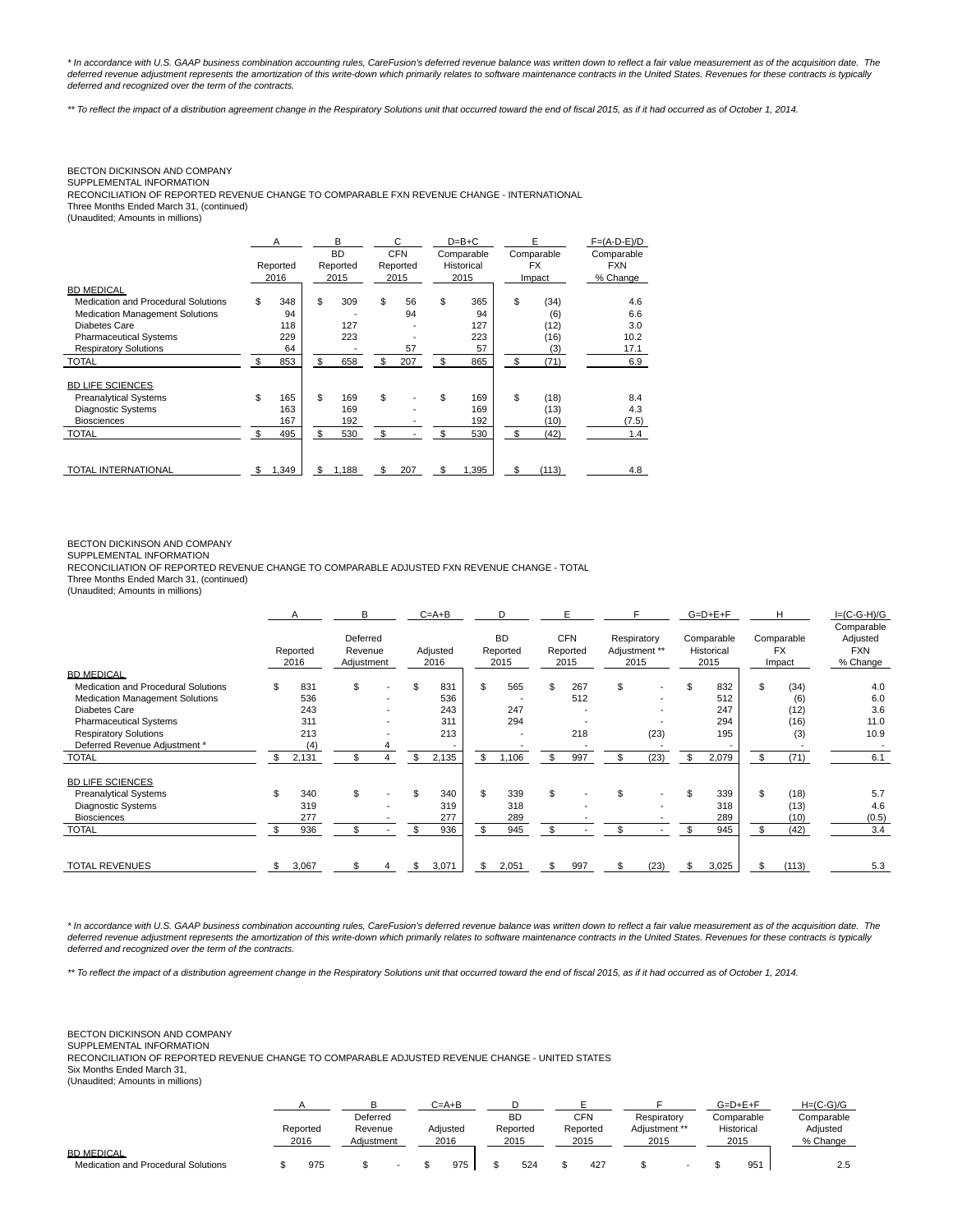| <b>Medication Management Solutions</b><br>Diabetes Care<br><b>Pharmaceutical Systems</b><br><b>Respiratory Solutions</b> | 886<br>259<br>144<br>288 | $\overline{\phantom{0}}$<br>$\overline{\phantom{0}}$ | 886<br>259<br>144<br>288 | $\overline{\phantom{0}}$<br>243<br>138<br>$\overline{\phantom{a}}$ |    | 843<br>333               | $\overline{\phantom{0}}$<br>(46) | 843<br>243<br>138<br>287 | 5.1<br>6.8<br>4.6<br>0.6 |
|--------------------------------------------------------------------------------------------------------------------------|--------------------------|------------------------------------------------------|--------------------------|--------------------------------------------------------------------|----|--------------------------|----------------------------------|--------------------------|--------------------------|
| Deferred Revenue Adjustment *<br><b>TOTAL</b>                                                                            | (9)<br>2,544             |                                                      | 2,553                    | \$<br>904                                                          | ж, | ,603                     | (46)                             | 2,462                    | 3.7                      |
| <b>BD LIFE SCIENCES</b><br><b>Preanalytical Systems</b><br>Diagnostic Systems<br><b>Biosciences</b>                      | \$<br>353<br>305<br>208  | \$                                                   | 353<br>305<br>208        | \$<br>342<br>308<br>190                                            |    | $\overline{\phantom{0}}$ | \$                               | \$<br>342<br>308<br>190  | 3.2<br>(0.9)<br>9.7      |
| <b>TOTAL</b>                                                                                                             | 866                      |                                                      | 866                      | 839                                                                |    |                          |                                  | 839                      | 3.2                      |
| <b>TOTAL UNITED STATES</b>                                                                                               | 3,410                    |                                                      | 3.419                    | .744                                                               |    | ,603                     | (46)                             | 3,301                    | 3.6                      |

\* In accordance with U.S. GAAP business combination accounting rules, CareFusion's deferred revenue balance was written down to reflect a fair value measurement as of the acquisition date. The deferred revenue adjustment represents the amortization of this write-down which primarily relates to software maintenance contracts in the United States. Revenues for these contracts is typically deferred and recognized over the term of the contracts.

\*\* To reflect the impact of a distribution agreement change in the Respiratory Solutions unit that occurred toward the end of fiscal 2015, as if it had occurred as of October 1, 2014.

### BECTON DICKINSON AND COMPANY

SUPPLEMENTAL INFORMATION

RECONCILIATION OF REPORTED REVENUE CHANGE TO COMPARABLE FXN REVENUE CHANGE - INTERNATIONAL

Six Months Ended March 31, (continued)

(Unaudited; Amounts in millions)

|                                     | A<br>Reported<br>2016 | B<br><b>BD</b><br>Reported<br>2015 | C<br><b>CFN</b><br>Reported<br>2015 | $D=B+C$<br>Comparable<br>Historical<br>2015 | E<br>Comparable<br><b>FX</b><br>Impact | $F=(A-D-E)/D$<br>Comparable<br><b>FXN</b><br>% Change |
|-------------------------------------|-----------------------|------------------------------------|-------------------------------------|---------------------------------------------|----------------------------------------|-------------------------------------------------------|
| <b>BD MEDICAL</b>                   |                       |                                    |                                     |                                             |                                        |                                                       |
| Medication and Procedural Solutions | \$<br>705             | \$<br>642                          | \$<br>117                           | \$<br>758                                   | \$<br>(80)                             | 3.5                                                   |
| Medication Management Solutions     | 200                   |                                    | 208                                 | 208                                         | (19)                                   | 5.2                                                   |
| <b>Diabetes Care</b>                | 240                   | 267                                |                                     | 267                                         | (31)                                   | 1.1                                                   |
| <b>Pharmaceutical Systems</b>       | 363                   | 364                                |                                     | 364                                         | (33)                                   | 8.6                                                   |
| <b>Respiratory Solutions</b>        | 134                   |                                    | 138                                 | 138                                         | (9)                                    | 2.8                                                   |
| <b>TOTAL</b>                        | \$<br>1,641           | \$<br>1,273                        | \$<br>463                           | \$<br>1,736                                 | \$<br>(171)                            | 4.4                                                   |
| <b>BD LIFE SCIENCES</b>             |                       |                                    |                                     |                                             |                                        |                                                       |
| <b>Preanalytical Systems</b>        | \$<br>331             | \$<br>351                          | \$                                  | \$<br>351                                   | \$<br>(43)                             | 6.8                                                   |
| <b>Diagnostic Systems</b>           | 327                   | 347                                |                                     | 347                                         | (35)                                   | 4.3                                                   |
| <b>Biosciences</b>                  | 344                   | 387                                |                                     | 387                                         | (26)                                   | (4.3)                                                 |
| <b>TOTAL</b>                        | \$<br>1,003           | \$<br>1,085                        | \$                                  | \$<br>1,085                                 | \$<br>(105)                            | 2.0                                                   |
|                                     |                       |                                    |                                     |                                             |                                        |                                                       |
| <b>TOTAL INTERNATIONAL</b>          | \$<br>2,644           | \$<br>2,358                        | \$<br>463                           | \$<br>2,821                                 | \$<br>(275)                            | 3.5                                                   |

# BECTON DICKINSON AND COMPANY

SUPPLEMENTAL INFORMATION RECONCILIATION OF REPORTED REVENUE CHANGE TO COMPARABLE ADJUSTED FXN REVENUE CHANGE - TOTAL

Six Months Ended March 31, (continued)

(Unaudited; Amounts in millions)

|                                     | A                | B                                 |    | $C = A + B$      | D                             | E                              |                                      |      | $G=D+E+F$                        |    | H                                 | $I=(C-G-H)/G$<br>Comparable        |
|-------------------------------------|------------------|-----------------------------------|----|------------------|-------------------------------|--------------------------------|--------------------------------------|------|----------------------------------|----|-----------------------------------|------------------------------------|
|                                     | Reported<br>2016 | Deferred<br>Revenue<br>Adjustment |    | Adjusted<br>2016 | <b>BD</b><br>Reported<br>2015 | <b>CFN</b><br>Reported<br>2015 | Respiratory<br>Adjustment **<br>2015 |      | Comparable<br>Historical<br>2015 |    | Comparable<br><b>FX</b><br>Impact | Adjusted<br><b>FXN</b><br>% Change |
| <b>BD MEDICAL</b>                   |                  |                                   |    |                  |                               |                                |                                      |      |                                  |    |                                   |                                    |
| Medication and Procedural Solutions | \$<br>0.680      | \$                                | \$ | 1,680            | \$<br>.165                    | 544                            | \$                                   |      | \$<br>1,709                      | \$ | (80)                              | 3.0                                |
| Medication Management Solutions     | 1,087            |                                   |    | 1,087            |                               | 1,051                          |                                      |      | 1,051                            |    | (19)                              | 5.1                                |
| <b>Diabetes Care</b>                | 499              |                                   |    | 499              | 510                           |                                |                                      |      | 510                              |    | (31)                              | 3.8                                |
| <b>Pharmaceutical Systems</b>       | 507              |                                   |    | 507              | 502                           |                                |                                      |      | 502                              |    | (33)                              | 7.5                                |
| <b>Respiratory Solutions</b>        | 422              |                                   |    | 422              |                               | 471                            |                                      | (46) | 425                              |    | (9)                               | 1.3                                |
| Deferred Revenue Adjustment *       | (9)              |                                   |    |                  |                               |                                |                                      |      |                                  |    |                                   |                                    |
| <b>TOTAL</b>                        | 4,185            |                                   | \$ | 4,194            | \$<br>2,177                   | \$<br>2,066                    |                                      | (46) | 4,198                            | \$ | (171)                             | 4.0                                |
| <b>BD LIFE SCIENCES</b>             |                  |                                   |    |                  |                               |                                |                                      |      |                                  |    |                                   |                                    |
| <b>Preanalytical Systems</b>        | 684              | \$                                |    | 684              | \$<br>692                     | \$                             |                                      |      | \$<br>692                        | \$ | (43)                              | 5.0                                |
| Diagnostic Systems                  | 632              |                                   |    | 632              | 655                           |                                |                                      |      | 655                              |    | (35)                              | 1.8                                |
| <b>Biosciences</b>                  | 552              |                                   |    | 552              | 577                           |                                |                                      |      | 577                              |    | (26)                              | 0.3                                |
| <b>TOTAL</b>                        | 1,869            |                                   |    | .869             | \$<br>.925                    |                                |                                      |      | ,925                             | -S | (105)                             | 2.5                                |
| <b>TOTAL REVENUES</b>               | \$<br>6,054      |                                   |    | 6,063            | \$<br>4,102                   | \$<br>2,066                    |                                      | (46) | 6,122                            | \$ | (275)                             | 3.5                                |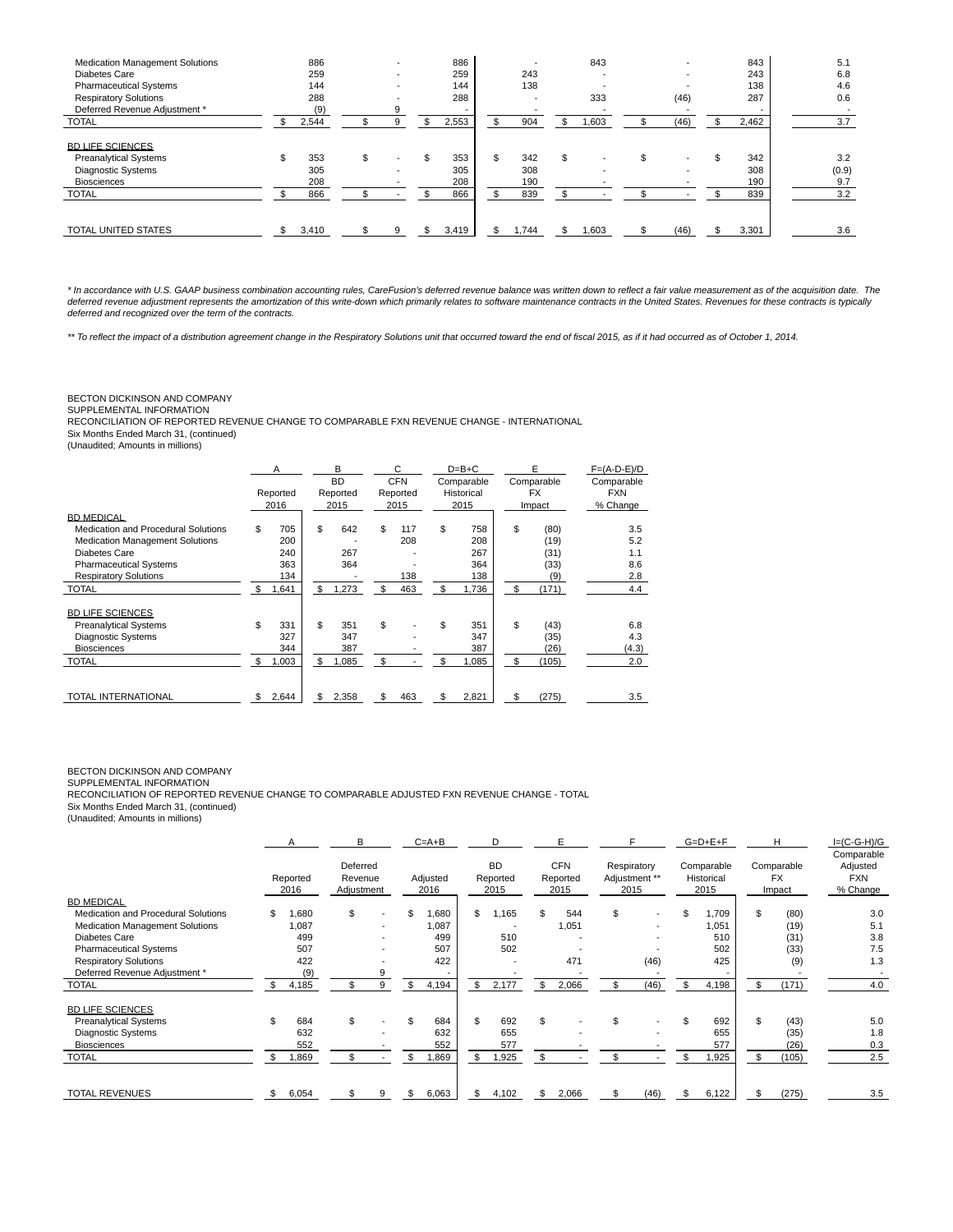\* In accordance with U.S. GAAP business combination accounting rules, CareFusion's deferred revenue balance was written down to reflect a fair value measurement as of the acquisition date. The<br>deferred revenue adjustment r deferred and recognized over the term of the contracts.

\*\* To reflect the impact of a distribution agreement change in the Respiratory Solutions unit that occurred toward the end of fiscal 2015, as if it had occurred as of October 1, 2014.

# BECTON DICKINSON AND COMPANY<br>SUPPLEMENTAL REVENUE INFORMATION<br>SAFETY REVENUES (Unaudited; Amounts in millions)

|                              |        |             |    |      |    |           | Three Months Ended March 31. |               |
|------------------------------|--------|-------------|----|------|----|-----------|------------------------------|---------------|
|                              | B<br>А |             |    |      |    | С         | $D=(A-B)/B$                  | $E=(A-B-C)/B$ |
|                              |        | As Reported |    |      |    | <b>FX</b> |                              | % Change      |
|                              |        | 2016        |    | 2015 |    | Impact    | Reported                     | <b>FXN</b>    |
| <b>TOTAL SAFETY REVENUES</b> |        |             |    |      |    |           |                              |               |
| <b>United States</b>         | \$     | 443         | \$ | 294  | \$ |           | 50.7                         | 50.7          |
| International                |        | 290         |    | 256  |    | (31)      | 13.1                         | 25.1          |
| <b>TOTAL</b>                 | \$.    | 733         | S. | 550  | \$ | (31)      | 33.2                         | 38.8          |
| <b>BY SEGMENT</b>            |        |             |    |      |    |           |                              |               |
| <b>BD</b> Medical            | \$     | 465         | \$ | 281  | \$ | (17)      | 65.5                         | 71.6          |
| <b>BD Life Sciences</b>      |        | 268         |    | 269  |    | (14)      | (0.5)                        | 4.6           |
| <b>TOTAL</b>                 | \$.    | 733         |    | 550  | S. | (31)      | 33.2                         | 38.8          |

|                         |             |             |    |           | Six Months Ended March 31. |               |
|-------------------------|-------------|-------------|----|-----------|----------------------------|---------------|
|                         | А           | B           |    | С         | $D=(A-B)/B$                | $E=(A-B-C)/B$ |
|                         | As Reported |             |    | <b>FX</b> |                            | % Change      |
|                         | 2016        | 2015        |    | Impact    | Reported                   | <b>FXN</b>    |
| TOTAL SAFETY REVENUES   |             |             |    |           |                            |               |
| <b>United States</b>    | \$<br>890   | \$<br>602   | \$ |           | 47.7                       | 47.7          |
| International           | 580         | 521         |    | (69)      | 11.3                       | 24.6          |
| <b>TOTAL</b>            | \$<br>1,470 | \$<br>1,123 | S  | (69)      | 30.8                       | 37.0          |
|                         |             |             |    |           |                            |               |
| <b>BY SEGMENT</b>       |             |             |    |           |                            |               |
| <b>BD</b> Medical       | \$<br>932   | \$<br>577   | S  | (37)      | 61.6                       | 68.0          |
| <b>BD Life Sciences</b> | 538         | 547         |    | (33)      | (1.6)                      | 4.3           |
| <b>TOTAL</b>            | \$<br>1,470 | \$<br>1,123 |    | (69)      | 30.8                       | 37.0          |

BECTON DICKINSON AND COMPANY

SUPPLEMENTAL INFORMATION<br>RECONCILIATION OF SAFETY REVENUE CHANGE TO COMPARABLE FXN REVENUE CHANGE<br>(Unaudited; Amounts in millions)

|                              |           |           |            |    | Three Months Ended March 31. |    |            |               |
|------------------------------|-----------|-----------|------------|----|------------------------------|----|------------|---------------|
|                              |           | B         |            |    | $D=B+C$                      |    |            | $F=(A-D-E)/D$ |
|                              | <b>BD</b> | <b>BD</b> | <b>CFN</b> |    | Comparable                   |    | Comparable | Comparable    |
|                              | Reported  | Reported  | Reported   |    | Historical                   |    | <b>FX</b>  | <b>FXN</b>    |
|                              | 2016      | 2015      | 2015       |    | 2015                         |    | Impact     | % Change      |
| <b>TOTAL SAFETY REVENUES</b> |           |           |            |    |                              |    |            |               |
| <b>United States</b>         | \$<br>443 | \$<br>294 | \$<br>130  | \$ | 424                          | \$ |            | 4.5           |
| International                | 290       | 256       | 36         |    | 292                          |    | (31)       | 9.9           |
| <b>TOTAL</b>                 | 733       | \$<br>550 | \$<br>165  | \$ | 715                          |    | (31)       | 6.7           |
| <b>BY SEGMENT</b>            |           |           |            |    |                              |    |            |               |
| <b>BD</b> Medical            | \$<br>465 | \$<br>281 | \$<br>165  | \$ | 446                          | \$ | (17)       | 8.0           |
| <b>BD Life Sciences</b>      | 268       | 269       |            |    | 269                          |    | (14)       | 4.6           |
| <b>TOTAL</b>                 | 733       | 550       | \$<br>165  |    | 715                          |    | (31)       | 6.7           |

|                              |     |           |     |           |    |            |      | Six Months Ended March 31. |            |               |
|------------------------------|-----|-----------|-----|-----------|----|------------|------|----------------------------|------------|---------------|
|                              |     | А         |     | в         |    | C          |      | $D=B+C$                    | F          | $F=(A-D-E)/D$ |
|                              |     | <b>BD</b> |     | <b>BD</b> |    | <b>CFN</b> |      | Comparable                 | Comparable | Comparable    |
|                              |     | Reported  |     | Reported  |    | Reported   |      | Historical                 | <b>FX</b>  | <b>FXN</b>    |
|                              |     | 2016      |     | 2015      |    | 2015       | 2015 |                            | Impact     | % Change      |
| <b>TOTAL SAFETY REVENUES</b> |     |           |     |           |    |            |      |                            |            |               |
| <b>United States</b>         | \$  | 890       | \$  | 602       | \$ | 252        | \$   | 854                        | \$         | 4.2           |
| International                |     | 580       |     | 521       |    | 79         |      | 600                        | (69)       | 8.1           |
| <b>TOTAL</b>                 | \$. | 1,470     | \$. | 1,123     | S  | 331        |      | 1,454                      | (69)       | 5.8           |
|                              |     |           |     |           |    |            |      |                            |            |               |
| <b>BY SEGMENT</b>            |     |           |     |           |    |            |      |                            |            |               |
| <b>BD</b> Medical            | \$  | 932       | \$  | 577       | \$ | 331        | \$   | 908                        | \$<br>(37) | 6.7           |
| <b>BD Life Sciences</b>      |     | 538       |     | 547       |    |            |      | 547                        | (33)       | 4.3           |
| <b>TOTAL</b>                 | S   | 1,470     |     | 1,123     | \$ | 331        |      | 1,454                      | (69)       | 5.8           |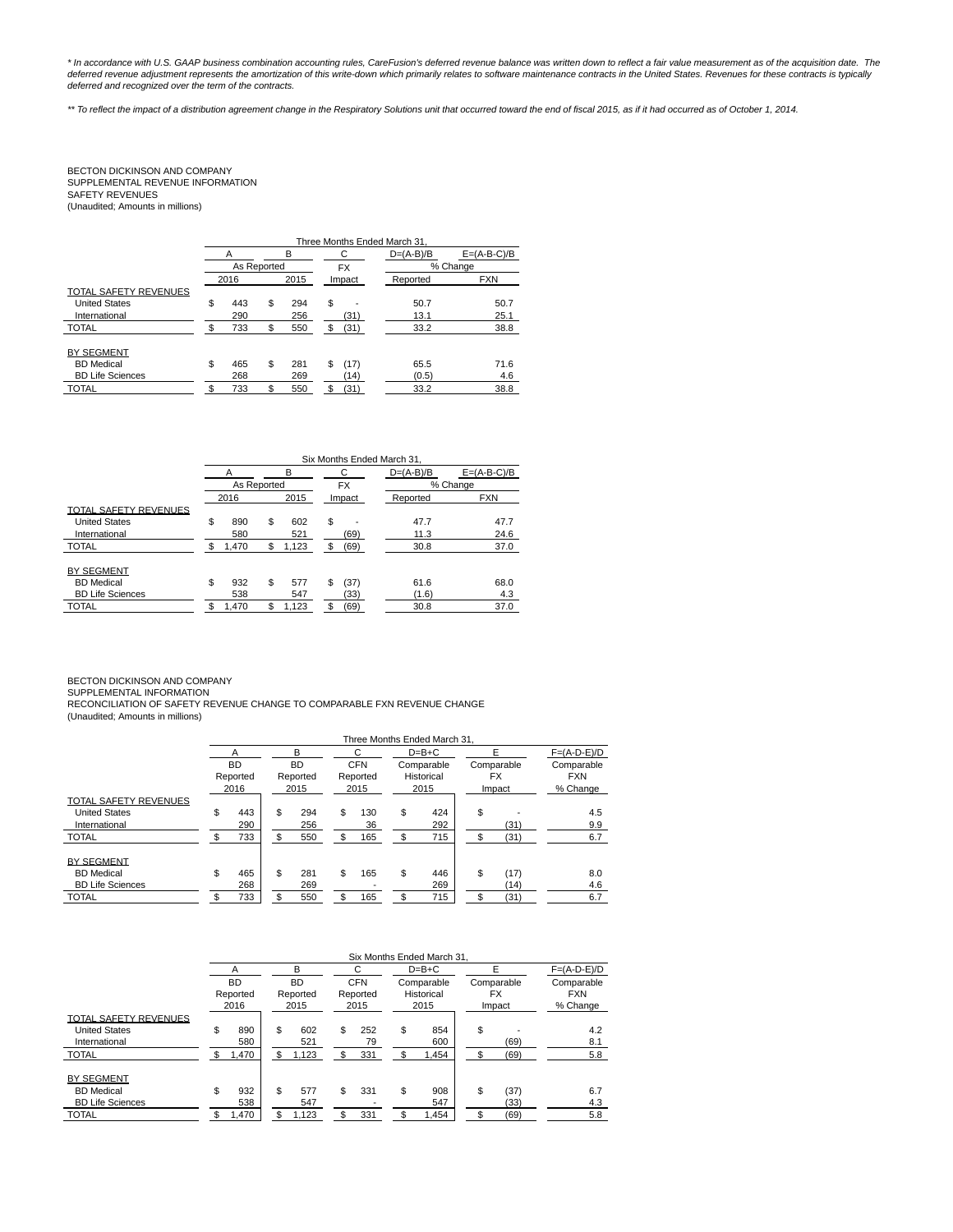# BECTON DICKINSON AND COMPANY

SUPPLEMENTAL INFORMATION RECONCILIATION OF REPORTED DILUTED EPS TO ADJUSTED DILUTED EPS

(Unaudited)

|                                                                                                                                     |                          |             |            | Three Months Ended March 31,       |                                          |          |                                            |
|-------------------------------------------------------------------------------------------------------------------------------------|--------------------------|-------------|------------|------------------------------------|------------------------------------------|----------|--------------------------------------------|
|                                                                                                                                     | 2016                     | 2015        | Growth     | Foreign<br>Currency<br>Translation | Foreign<br>Currency<br>Neutral<br>Growth | Growth % | Foreign<br>Currency<br>Neutral<br>Growth % |
| Reported Diluted Earnings per Share                                                                                                 | 1.56<br>\$               | \$<br>1.08  | \$<br>0.48 | (0.14)<br>\$                       | $\mathbb{S}$<br>0.62                     | 44.4%    | 57.4%                                      |
| Purchase Accounting Adjustments (\$115 million or \$73 million after-tax and \$9<br>million or \$3 million after-tax, respectively) | 0.34                     | (1)<br>0.01 | (2)        |                                    |                                          |          |                                            |
| Restructuring Costs (\$64 million or \$35 million after-tax and \$62 million or \$36<br>million after-tax, respectively) $(3)$      | 0.16                     | 0.18        |            |                                    |                                          |          |                                            |
| Integration Costs (\$40 million or \$25 million after-tax and \$18 million or \$10 million<br>after-tax, respectively) (3)          | 0.12                     | 0.05        |            |                                    |                                          |          |                                            |
| Transaction Costs (\$33 million or \$19 million after-tax) (3)                                                                      |                          | 0.10        |            |                                    |                                          |          |                                            |
| Financing Costs (\$58 million or \$34 million after-tax) (3)                                                                        | $\overline{\phantom{a}}$ | 0.17        |            |                                    |                                          |          |                                            |
| Dilutive Share Impact (4)                                                                                                           |                          | 0.02        |            |                                    |                                          |          |                                            |
| Adjusted Diluted Earnings per Share                                                                                                 | 2.18<br>\$               | \$<br>1.61  | \$<br>0.57 | \$<br>(0.15)                       | \$<br>0.72                               | 35.4%    | 44.7%                                      |

(1) Includes non-cash amortization expense of \$136 million pre-tax associated with acquisition related identifiable intangible assets, including CareFusion, as well as the net amortization of purchase accounting adjustments of \$1 million pre-tax to reflect CareFusion's fixed assets, debt and deferred revenue balances at fair value as of the acquisition date. Also includes \$22 million of pre-tax income related to a net favorable change in the fair value of contingent consideration payments associated with certain acquisitions.

 $^{(2)}$  Represents non-cash amortization expense associated with acquisition related identifiable intangible assets of \$18 million pre-tax, partially offset by an acquisition-date accounting gain of \$9 million pre-tax related to a previously held equity investment.

(3) Represents restructuring, integration, transaction and financing costs associated with the CareFusion acquisition and portfolio rationalization.

<sup>(4)</sup> Represents the dilutive impact of BD shares issued as part of purchase consideration for CareFusion acquisition prior to the consolidation of its operating results beginning on April 1, 2015. The quarter-to-date adjusted diluted average shares outstanding (in thousands) is 197,436.

# BECTON DICKINSON AND COMPANY

SUPPLEMENTAL INFORMATION RECONCILIATION OF REPORTED DILUTED EPS TO ADJUSTED DILUTED EPS

(Unaudited)

|                                                                                                                                        | Six Months Ended March 31, |             |            |                                    |                                          |          |                                            |
|----------------------------------------------------------------------------------------------------------------------------------------|----------------------------|-------------|------------|------------------------------------|------------------------------------------|----------|--------------------------------------------|
|                                                                                                                                        | 2016                       | 2015        | Growth     | Foreign<br>Currency<br>Translation | Foreign<br>Currency<br>Neutral<br>Growth | Growth % | Foreign<br>Currency<br>Neutral<br>Growth % |
| Reported Diluted Earnings per Share                                                                                                    | 2.62<br>S.                 | 2.28<br>\$  | 0.34<br>\$ | (0.40)<br>\$                       | \$<br>0.74                               | 14.9%    | 32.5%                                      |
| Purchase Accounting Adjustments (\$268 million or \$193 million after-tax and \$27<br>million or \$15 million after-tax, respectively) | 0.89                       | (1)<br>0.08 | (2)        |                                    |                                          |          |                                            |
| Restructuring Costs (\$149 million or \$89 million after-tax and \$62 million or \$36<br>million after-tax, respectively) $(3)$        | 0.41                       | 0.18        |            | (0.01)                             |                                          |          |                                            |
| Integration Costs (\$75 million or \$47 million after-tax and \$31 million or \$19 million<br>after-tax, respectively) (3)             | 0.22                       | 0.10        |            |                                    |                                          |          |                                            |
| Transaction Costs (\$43 million or \$29 million after-tax) (3)                                                                         |                            | 0.15        |            |                                    |                                          |          |                                            |
| Financing Costs (\$102 million or \$62 million after-tax) (3)                                                                          |                            | 0.31        |            |                                    |                                          |          |                                            |
| Litigation-related Charge (\$12 million or \$7 million after-tax) (4)                                                                  | $\overline{\phantom{a}}$   | 0.04        |            |                                    |                                          |          |                                            |
| Dilutive Share Impact (5)                                                                                                              | $\overline{\phantom{a}}$   | 0.02        |            |                                    |                                          |          |                                            |
| Adjusted Diluted Earnings per Share                                                                                                    | 4.13<br>\$                 | \$<br>3.14  | 0.99<br>\$ | (0.42)<br>\$                       | \$<br>1.41                               | 31.5%    | 44.9%                                      |

(1) Includes non-cash amortization expense of \$285 million pre-tax associated with acquisition related identifiable intangible assets, including CareFusion, as well as the net amortization of purchase accounting adjustments of \$5 million pre-tax to reflect CareFusion's fixed assets, debt and deferred revenue balances at fair value as of the acquisition date. Also includes \$22 million of pre-tax income related to a net favorable change in the fair value of contingent consideration payments associated with certain acquisitions.

 $(2)$  Represents non-cash amortization expense associated with acquisition related identifiable intangible assets of \$35 million pre-tax, partially offset by an acquisition-date accounting gain of \$9 million pre-tax related to a previously held equity investment.

(3) Represents restructuring, integration, transaction and financing costs associated with the CareFusion acquisition and portfolio rationalization.

(4) Represents a charge for plaintiff's attorneys' fees associated with the unfavorable verdict in the antitrust and false advertising lawsuit filed against BD by RTI.